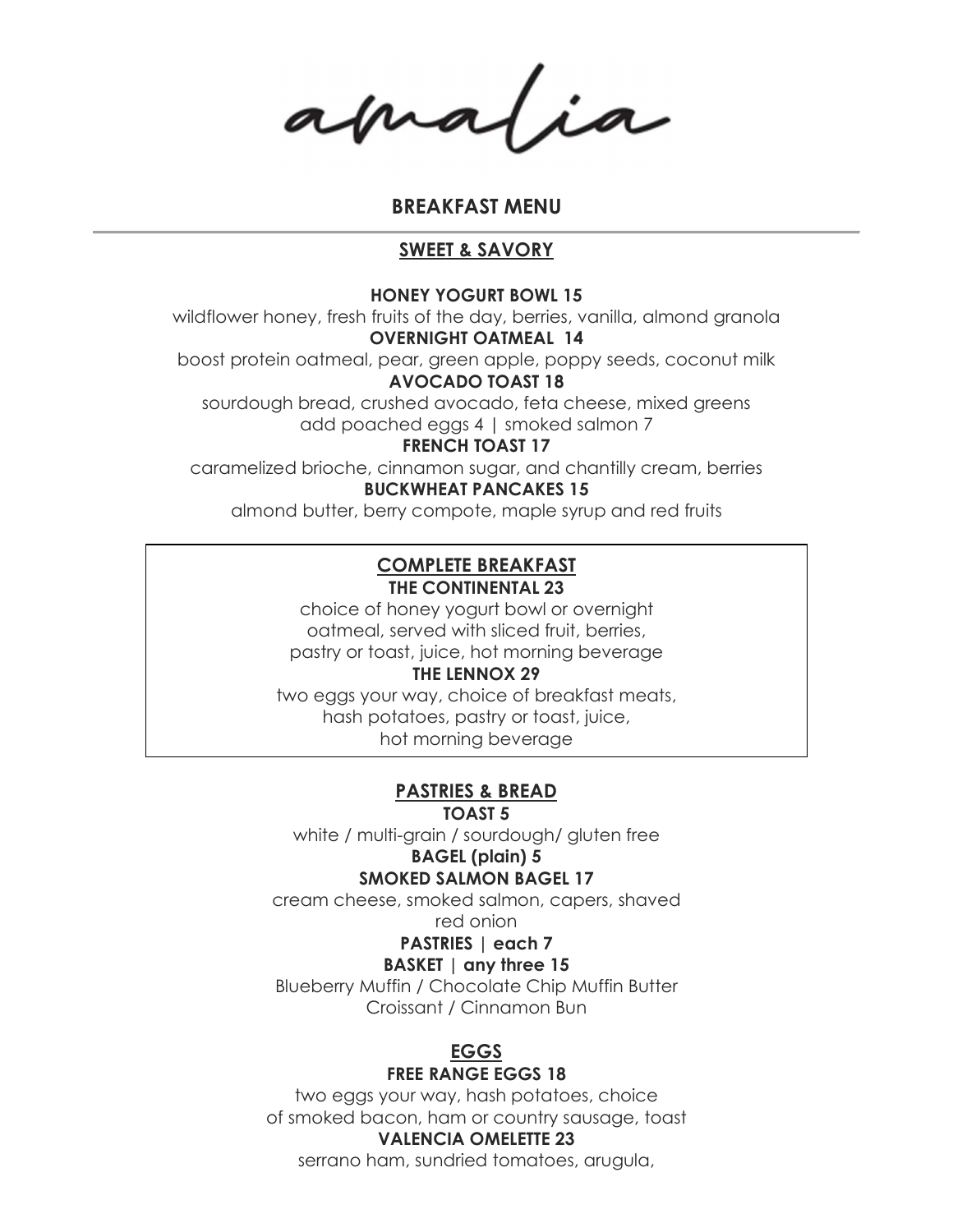asparagus, served with roasted potatoes and

#### greens

#### BAKED FARM EGGS 22

 roasted oyster mushrooms, spinach, blistered tomato, pecorino Romano mornay

### SHAKSHUKA 18

 middle east poached eggs with aubergine stew and spicy tomato, tahini sauce, server with focaccia bread EGGS BENEDICT 24

 roasted ham, creamed kale, English muffin, hollandaise sauce

#### SIDES 6

 APPLEWOOD SMOKED BACON HERB ROASTED FRUIT PLATE **COUNTRY** SAUSAGE ROASTED HAM POTATOES

### BEVERAGES

 AMERICAN COFFEE 4 CAPPUCINO 5 LATTE 5 ESPRESSO 4 DOUBLE ESPRESSO 6 ICED COFFEE 5 HOT TEA 4 ICED TEA 5

#### FRESHLY SQUEEZED JUICE

ORANGE 7 / APPLE 7/ CARROT & GINGER 8.5

### AVAILABLE DAILY @ RESTAURANT 8:00 AM -11:30PM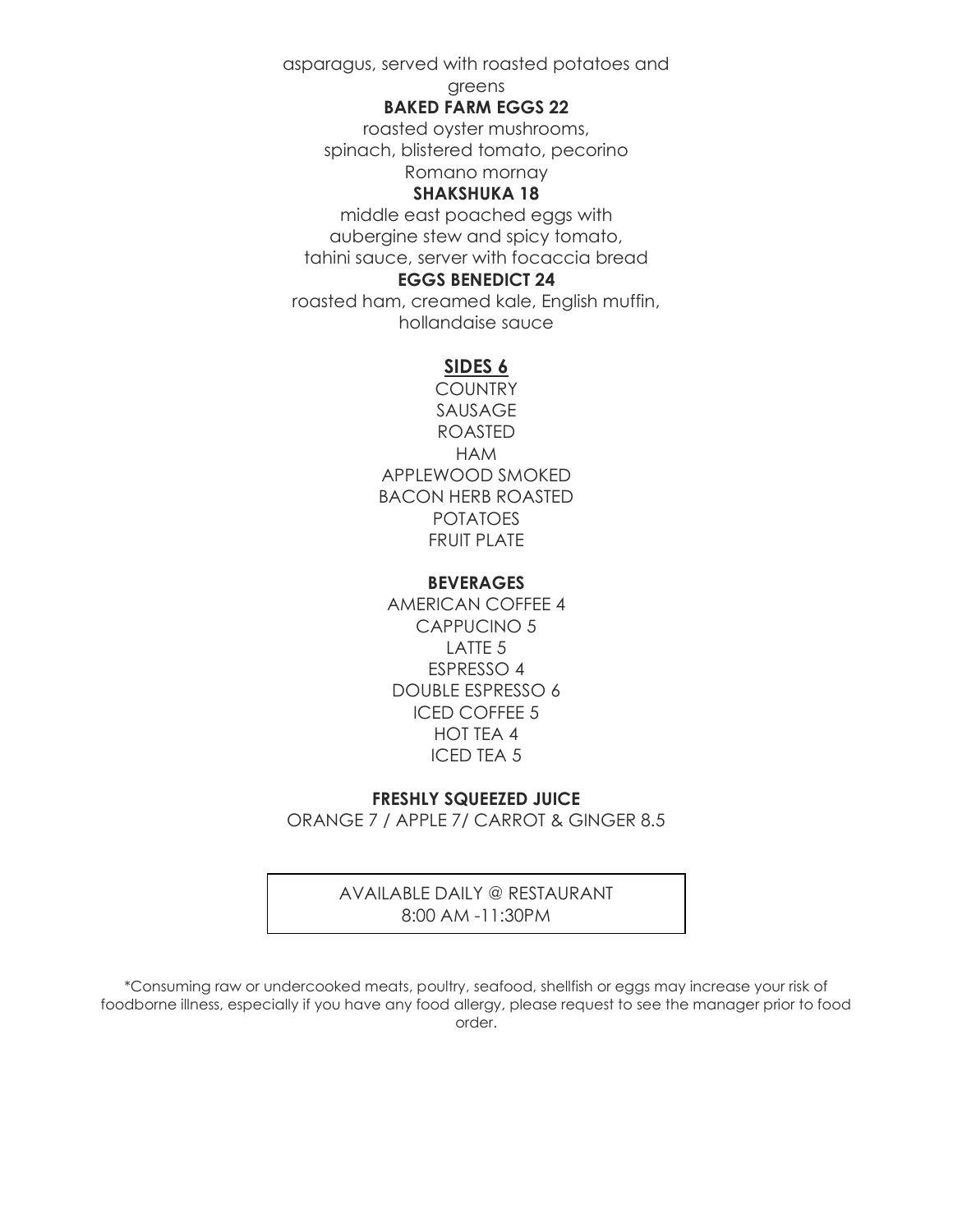amalia

LUNCH MENU

### **STARTERS**

#### FRIED BRUSSELS SPROUTS 22

 brussels sprouts leaves, guacamole, yakitori dressing,crispy almonds, radish and grenade.

### YELLOWFIN TUNA TATAKI 24

 sliced tuna tataki, togarashi, fried wonton, avocado and pickled red onion.

#### PROSCIUTTO FLATBREAD 25

 chili flakes, citrus ricotta cheese, cherry tomato confit, fresh arugula, pineapple, chipotle mayo.

#### CALAMARI & PROSCIUTTO SALAD 27

 mezclum arcadian mix lettuce, balsamic vinaigrette, walnuts praline, sour cream.

#### ORGANIC BEET SALAD 23

 goat cheese, balsamic glaze, sweet orange emulsion, mixed salad, mustard dressing.

### **MAIN COURSE** LENNOX BURGER 24

 pickled red onion, aged white cheddar, lettuce, tomato, special sauce, brioche bun, french fries/ sweet potato fries or salad.

#### STEAK FRITES 34

angus tenderloin filet, red onion, marmalade, curry butter, potatoes grid.

#### BOMB BLACK BEAN BURGER 23

 avocado, smoked pepper jack cheese, lettuce, tomato, brioche bun, mayo, french fries/sweet potato fries or salad.

#### WHOLE BRANZINO 38

 grilled branzino, organic roasted potatoes, carrot, gremolada dressing, anchovies, sundried tomatoes and spinach.

Half branzino 19.

### CHICKEN BREAST SANDWICH 26

 grilled chicken breast, mozzarella cheese, cilantro pesto, sundried tomatoes, with french fries/ sweet potato fries or salad mix green.

### GRILLED CHEESE 24

grilled sourdough, cheddar & mozzarella cheese with creamy tomato soup.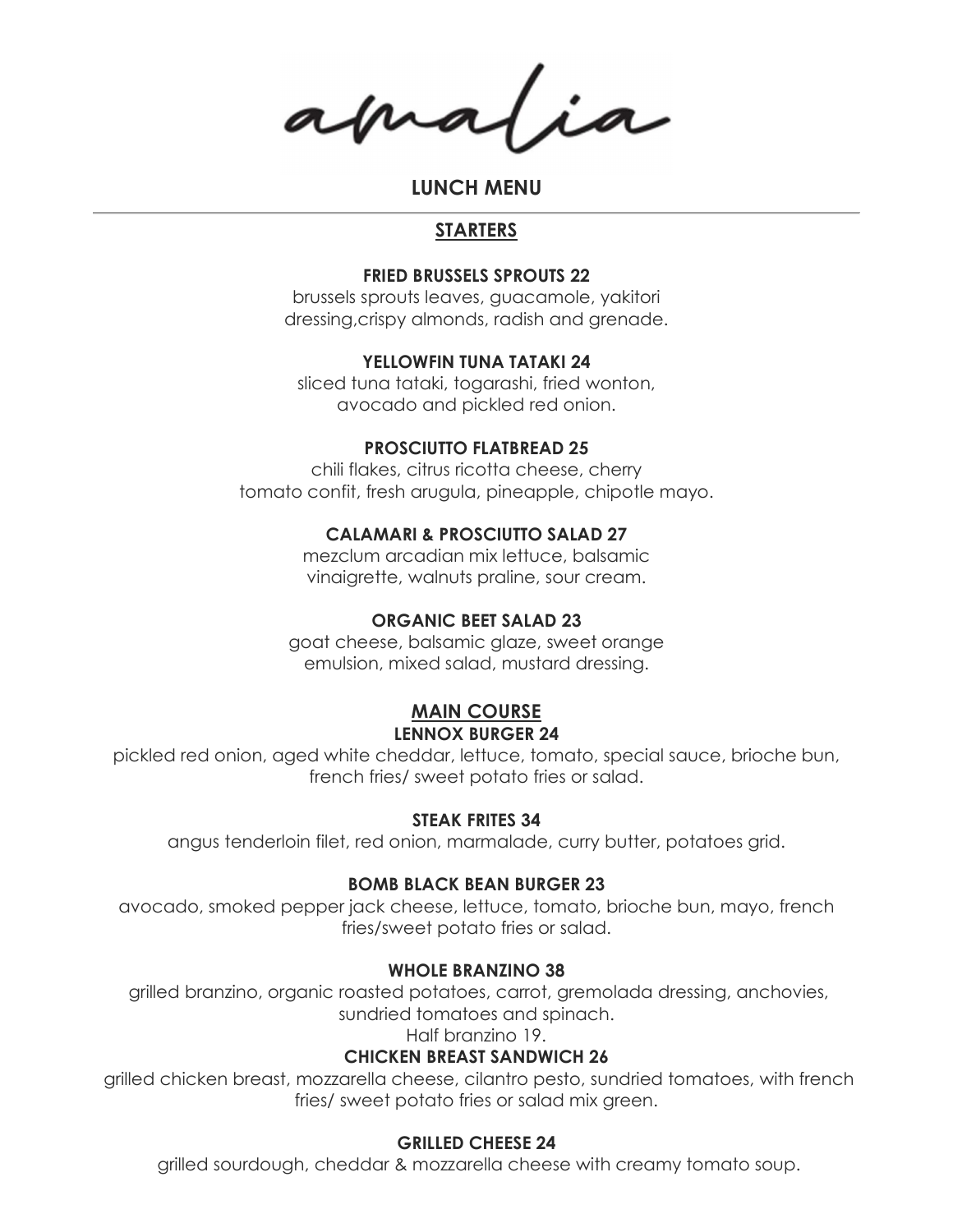### ROASTED EGGPLANT 26

sundried tomatoes, maroquin lemon, Stracciatella cheese, fresh herbs, arugula salad.

### PORCCINI RAVIOLI 28

wild mushrooms butter, walnuts, taleggio cheese cream and parsley.

### RICOTTA & PEAR FIOCCHI 26

balsamic glaze, truffle oil, sundried tomatoes, fresh basil, sage butter.

SIDES

### GARLIC PARMESAN FRIES 12

fresh herbs, lemon truffle aioli

### SWEET POTATO FRIES 12

lime aioli

### **DESSERTS**

### GLUTEN FREE DARK CHOCOLATE 16

creamy Belgium dark chocolate, apricots marmalade with vanilla ice cream

### ITALIAN PAVLOVA 14

eureka lemon curd, fresh seasonal fruit & passion fruit

 AVAILABLE DAILY @ RESTAURANT 12:30PM-3:30PM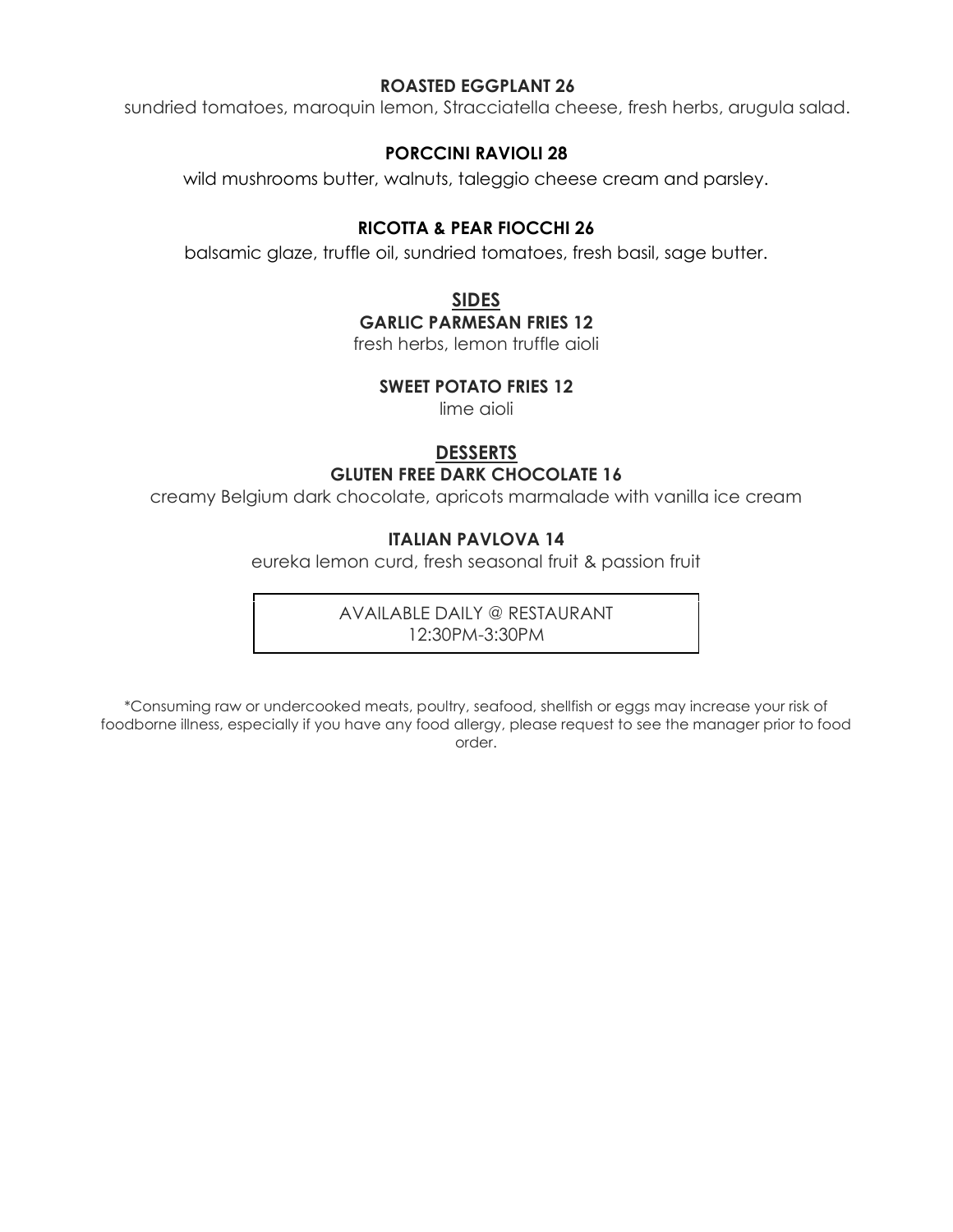amalia

DINNER MENU

 AVAILABLE @ RESTAURANT TUESDAY-SATURDAY 6:30PM-9:30PM

### BREAD

Pain du partage with EVO 5

### **STARTERS**

### ROASTED EGGPLANT 26

 pesto tomatoes,pesto cilantro, Stracciatella cheese, fresh herbs, mezclum arcadian mix lettuce, radish, grenade.

### FRIED BRUSSELS SPROUTS 22

 brussels sprouts leaves, guacamole, yakitori dressing, crispy almonds, raddish and grenade.

### CALAMARI & PROSCIUTTO SALAD 27

mezclum arcadian mix lettuce, balsamic vinaigrette, walnuts praline, sour cream

### ORGANIC BEET SALAD 23

 goat cheese, balsamic glaze, sweet orange emulsion, mixed salad with mustard dressing and radish.

### BURRATA & HEIRLOOM TOMATOES 24

 Fresh Italian burrata, Italian gremolata, heirloom tomatoes, focaccia bread Extra prosciutto 9

### **MAIN COURSE** STEAK FRITES 34

angus tenderloin filet, red onion marmalade, curry butter, potato grid.

### BRANZINO 38

 grilled branzino, organic roasted potatoes carrots and spinach, gremolata dressing, anchovies, sundried tomatoes and kalamata olives Half Branzino 19

### CHILEAN PACIFIC SALMON 32

 Roasted fresh salmon, capers, sauvignon wine and steamed broccolini with fresh lemon and camote fries

### PASTAS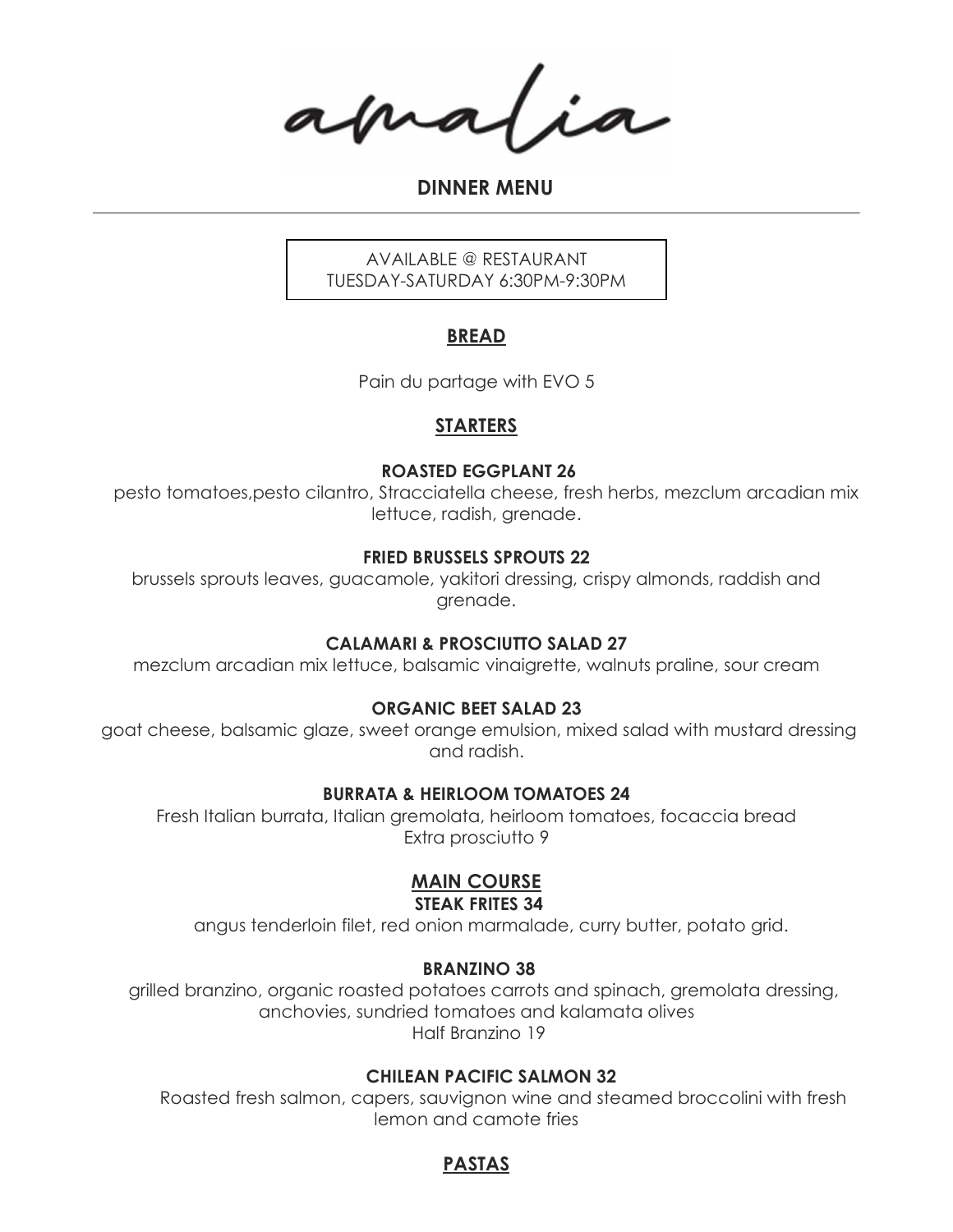### PORCINI RAVIOLI 28

Wild mushrooms butter, walnuts, taleggio cheese cream

### RICOTTA & PEAR FIOCCHI 26

Balsamic glaze, truffle oil, fresh basil, sundried tomatoes and sage butter

### GRANDMA'S CHEF ÑOQUIS 25

 Handmade gratinated potatoes ñoquis, pomodoro sauce, fresh basil and mozzarella cheese.

#### TAGLIOLINI BOLOGNESE 28

 fresh handmade pasta, ragú Bolognese and fresh basil with parmesan cheese on the side.

## **DESSERTS**

#### GLUTEN FREE DARK CHOCOLATE 16

creamy Belgian dark chocolate, apricots marmalade with vanilla ice cream

#### WHITE CHOCOLATE CHEESECAKE 15

White chocolate cheesecake with poached pears

### ITALIAN PAVLOVA 14

Eureka lemon curd, fresh seasonal fruit, and passion fruit

### BANANA CRÈME BRULEE 16

classic crème brulee with dulce de leche ice cream

#### CHEF HERNAN GRICCINI

#### BEVERAGES & COFFEE

 Soda 5 Lemonade 5 Voss Water (still/sparkling) 6 Fresh Orange Juice 7 Fresh Pomegranate Juice 7 American Coffee 4 Cappuccino 5 Double Espresso 6 Espresso 5 Hot tea 5 Latte 5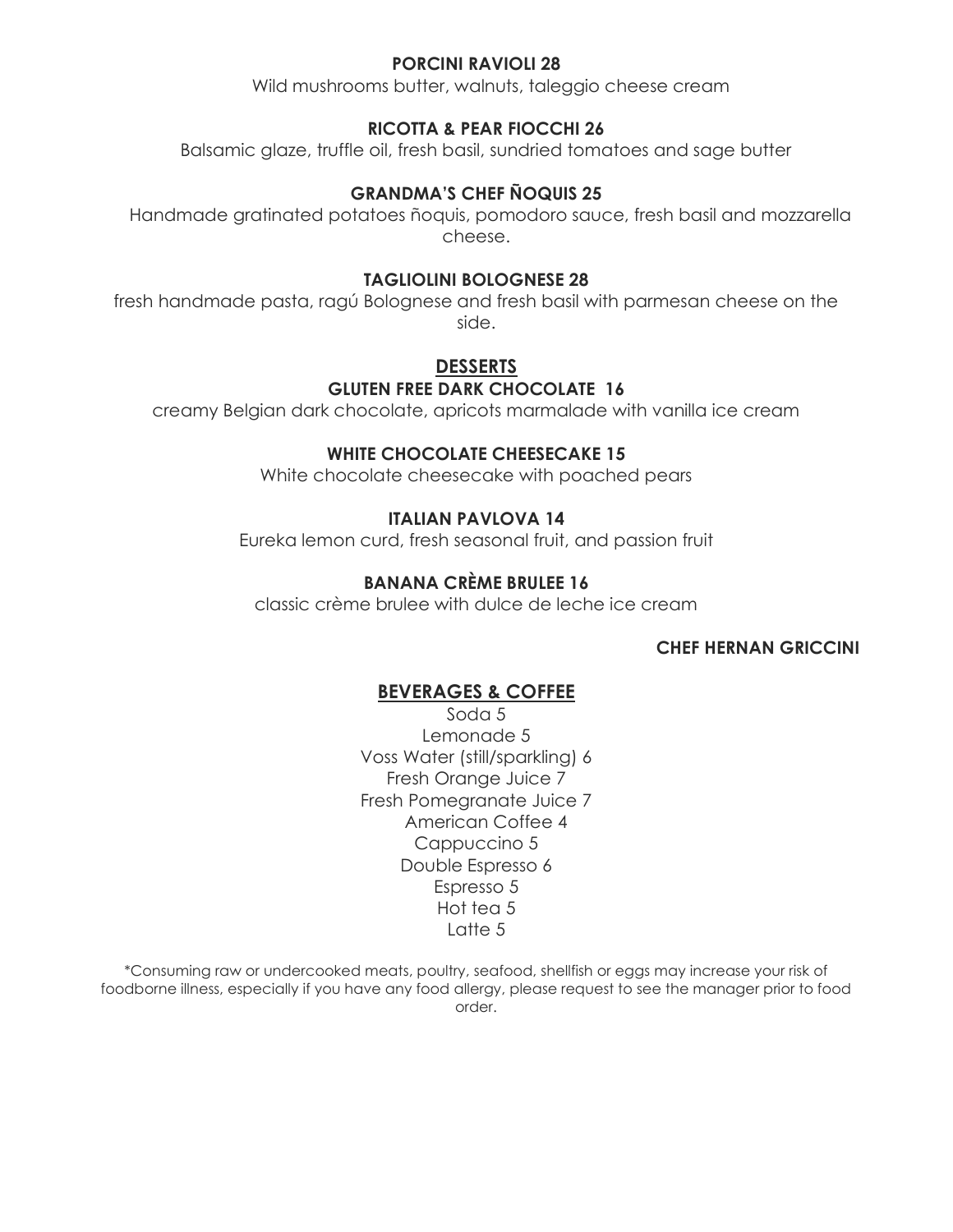apra

### LENNOX LOBBY BAR BITES

#### FRIED BRUSSELS SPROUTS 22

brussels sprouts leaves, guacamole, yakitori dressing, and crispy almond.

#### YELLOWFIN TUNA TATAKI 24

sliced tuna tataki, togarashi, fried wonton, avocado and pickled red onion

#### PROSCIUTTO FLATBREAD 25

chili flakes, citrus ricotta cheese, cherry tomato confit, fresh arugula

#### CALAMARI & PROSCIUTTO SALAD 27

mezclum arcadian mix lettuce, balsamic vinaigrette, walnuts praline, sour cream

#### CRISPY SHRIMP 30

fried panko shrimp, chipotle mayonnaise, fresh lemon.

#### GARLIC PARMESAN FRIES 12

fresh herbs, lemon truffle aioli

 AVAILABLE DAILY @ LOBBY BAR 5PM-9:30PM